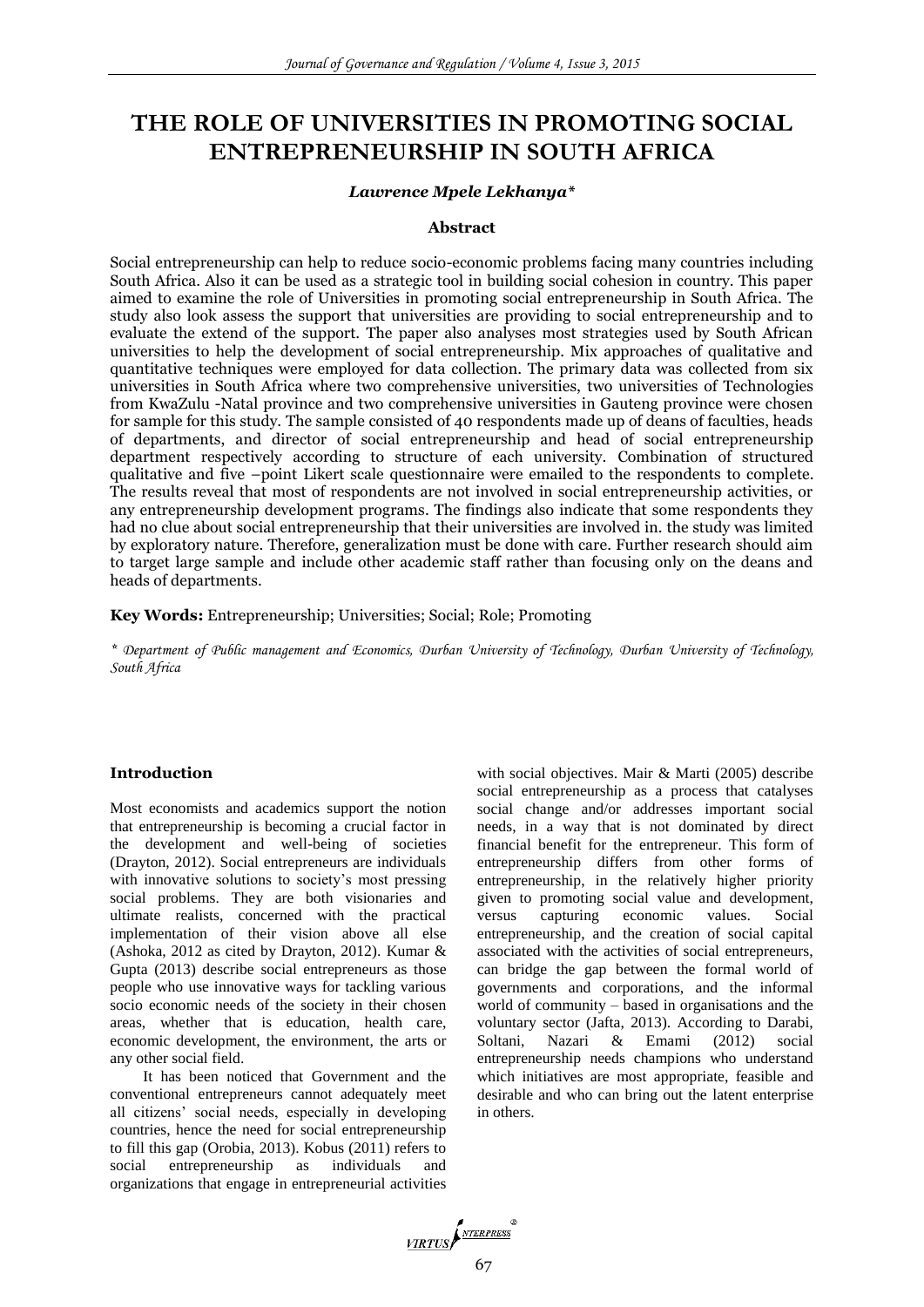# *Problem statement*

Many studies have indicated that Universities, through their researchers and academics, can play a pivotal role, by assisting social entrepreneurs in creating social institutions and structures, promoting social movements, and mobilizing resources to create sustainable social impact (Raghda, 2013). Kobus (2011) emphasizes that, even though authors, such as Thompson, Alvy & Lees (2000) and Mair & Marti (2006), conducted research with regard to this concept and its constituent elements in industrialized countries such as the USA, UK and Bangladesh. However, in Africa, particularly in South Africa, social entrepreneurship prevalence and its impact are not contextualized and are still not clear. Literature indicates that while individuals may be publicly recognized as social entrepreneurs for their contributions to improve the welfare of communities, the field of social entrepreneurship continues to struggle to gain academic legitimacy (Drayton, 2012). This article intends to present the role of Universities, and the relevance and extent of support they give to social entrepreneurs, with specific reference to the KwaZulu –Natal area.

# **Aims and objectives**

## *Aims*

To assess and evaluate the role played and support provided by universities to social entrepreneurship, in order to eradicate poverty and socio–economic problems facing South African communities in KwaZulu –Natal.

# *Objectives*

- To ascertain the support that universities are providing to social entrepreneurship; and to evaluate the extend of the support;
- To recommend the best strategies those universities can use to provide support to social entrepreneurship.

# **Literature review**

Literature indicates that the language of social entrepreneurship (SE) may be new, but the phenomenon is not (Urban, 2013). Soni, Shaikh & Karodia (2014) describe social entrepreneurship as the practice of responding to market failures with transformative and financially sustainable innovations aimed at solving social problems.

Department for Trade and Industry (2002) define social enterprise as a business with primary social objectives, whose surpluses are principally reinvested for that purpose in the business or in the community, rather than being driven by the need to maximise profit for shareholders and owners. Furthermore, social entrepreneurship is defined as the way of using resources to create benefits for society (Tracy, 2007). Martin & Osberg (2007) indicate that social entrepreneurship is as vital to the progress of societies, as entrepreneurship is to the progress of economies. However, Granado, Hlupic, Coakes & Mohamed (2011) understand social entrepreneurship as activities developed by individuals or groups of people to create, sustain, distribute and/or disseminate social or environmental value in innovative ways through enterprise operations in their societies.

Mathews, Raina, Sapkal & Ray (2012) indicate social enterprises as for - profit organizations that provide services to the society, attempt to solve community problems and improve the social condition of the mass and provide a way for social and financial inclusion of the marginalized people. The meaning of social enterprise differs from country to country. According to Wijnberg (2012), in the United Kingdom social enterprises are defined as "businesses which exist to address a social or environmental need", while in the United States' entrepreneurial culture, social entrepreneurship refers to for-profit businesses that combine out-of-the-box thinking with the determination to create or bring about something new and positive in the world.

Unlike the UK and USA, in South Africa there is currently no formal or commonly understood definition of a social enterprise – one is either nonprofit or for-profit, and there is no legislated place for a blended organisation. The US has a vehicle known as a Benefit Corporation (B Corp) for socially aligned for-profit enterprises, while the UK recognises these entities as Community Interest companies. In South Africa we are left with only the layman's definition of social enterprise, of which there are two – "an NGO that generates part of its own income through commercial activity" and "a business that exists to profit and do good in the community" – with an emphasis on the former, the 'NGO turned entrepreneur' model (Wijnberg, 2012)

The donor landscape in South Africa is changing, and the new buzz word, 'social entrepreneurship', is heralding great expectations. However, while many corporate social investors are excited about the concept of social enterprise, with its promise of financial sustainability and simpler exits from project support, the NGO community is not quite so convinced (Wijnberg, 2012). Stimulating social entrepreneurship in South Africa has the potential to address not only the high youth unemployment rate in the country, but also other pressing social and environmental challenges (Viviers, Venter, & Solomon, 2012).

Social entrepreneurship has a significant amount to offer to local communities' inclusion, cohesion and economic development (OECD, 2013). Social enterprise is a contested concept which has become a site for policy intervention in many countries (Teasdale, lyon & Baldock, 2013). The area of Social

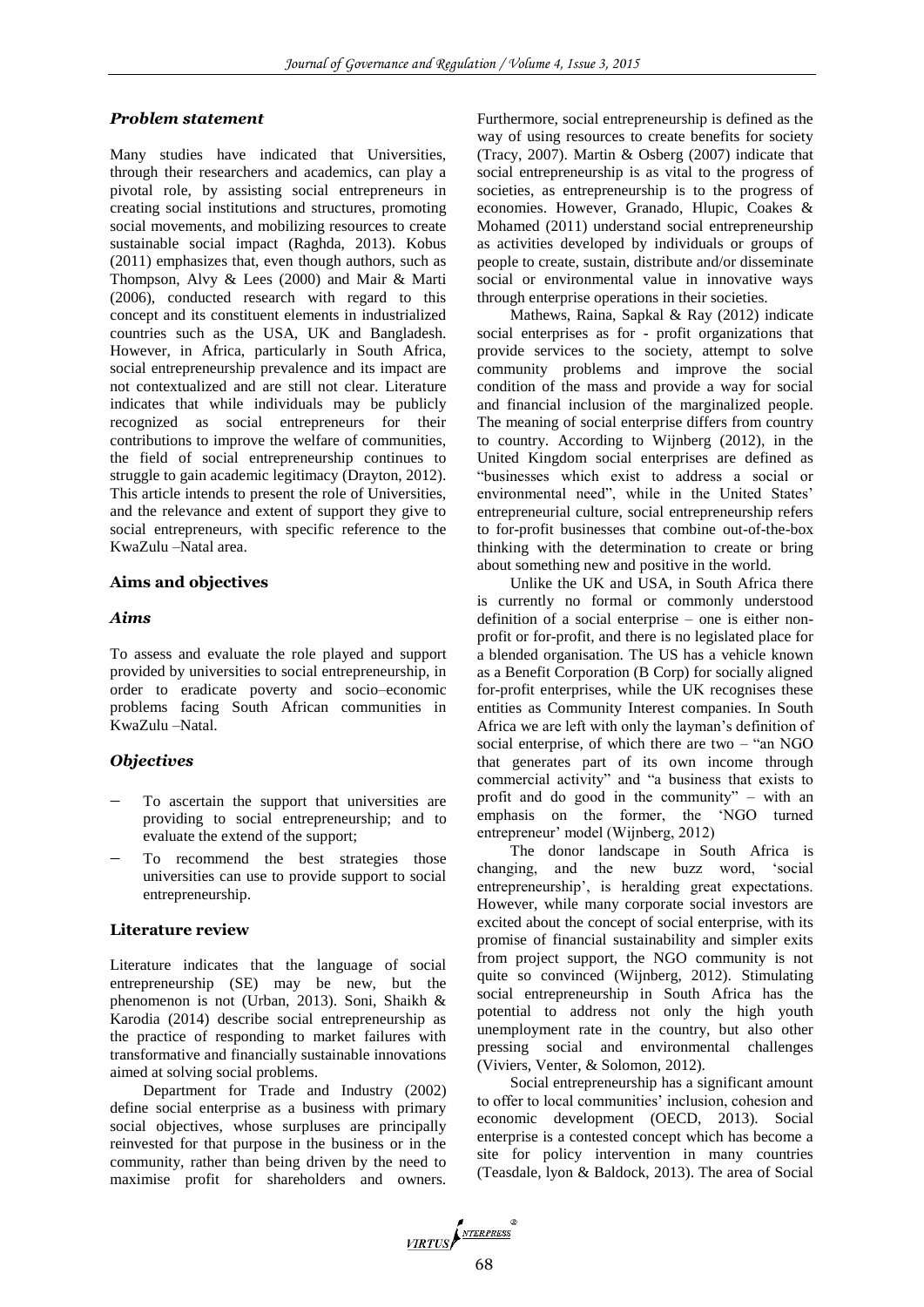entrepreneurship has become an important issue of contemporary relevance in academic literature and research. The paper puts forward a view of social entrepreneurship as a process that brings social change or addresses important social needs. Social entrepreneurship is seen as differing form other forms of enterprise where a high priority is given to promote social value and development rather than making financial profits and gains (Kumar & Gupta, 2013)

It has been noticed that in the UK, social enterprises have undergone high growth rates with high levels of success in pursuit of their aims (Chell, Nicolopoulou & Karatas-Ozkan, 2010).

# **Research methodology**

A comprehensive theoretical review on the social entrepreneurship was done, critical factors contribution to the success and all variables need to be measured the success of social entrepreneurship were identified and put in the questionnaire interviews.

## *Target population*

The research method selected was a survey by means of questionnaires as the main source of collecting primary data. In this regard, the data were collected from a sample of six universities in South Africa. The sample of 40 respondents from four universities in

KwaZulu –Natal province. The sample included two interviews conducted from two universities in the Gauteng province.

#### *Questionnaire Administration*

Questionnaires were distributed to the respondents. Data were collected in the form of questionnaires and personal interviews. Data were collected at the campuses of universities where questionnaire were emailed to them and some were personally delivered. Structured interview questionnaire were emailed and later followed by face-to- face interview from two universities.

#### *Data analysis*

The information collected from selected universities were categorised and analysed according to the research questions and research objectives. The researcher grouped research questions in order to show the patterns and to draw general conclusions for the data

#### *Reliability and validity*

This study used T-Test to confirm the reliability of the results, and they were found to be significance at the .000.

| <b>Statement</b>                                                                              | <b>Response</b> | <b>Frequency Percent</b> |      | T-<br>test     |   | $df$ Sig $(2 -$<br>tailed | mean                  | 95% conf |             |
|-----------------------------------------------------------------------------------------------|-----------------|--------------------------|------|----------------|---|---------------------------|-----------------------|----------|-------------|
|                                                                                               | category        |                          |      |                |   |                           |                       |          | lower upper |
| Social entrepreneurship programmes offered by                                                 | Strongly agree  | 1                        | 14.3 | 6.222          | 6 | .001                      | 2.85714 1.7335 3.9808 |          |             |
|                                                                                               | Agree           | $\overline{c}$           | 28.6 |                |   |                           |                       |          |             |
| Universities                                                                                  | Neutral         |                          | 14.3 |                |   |                           |                       |          |             |
|                                                                                               | Disagree        | 3                        | 42.9 |                |   |                           |                       |          |             |
| University involvement in social                                                              | Agree           | $\overline{2}$           | 28.6 | 7.129          | 6 | .000                      | 3.42857 2.2518 4.6054 |          |             |
|                                                                                               | Neutral         | $\overline{2}$           | 28.6 |                |   |                           |                       |          |             |
| entrepreneurship curriculum review                                                            | Disagree        | 1                        | 14.3 |                |   |                           |                       |          |             |
|                                                                                               | Strongly agree  | $\overline{c}$           | 28.6 |                |   |                           |                       |          |             |
|                                                                                               | Agree           | 1                        | 14.3 | 9.295          | 6 | .000                      | 3.42857 2.5260 4.3311 |          |             |
| Provision of social entrepreneurship at                                                       | Neutral         | 3                        | 42.9 |                |   |                           |                       |          |             |
| university                                                                                    | Disagree        | $\overline{c}$           | 28.6 |                |   |                           |                       |          |             |
|                                                                                               | Strongly agree  | 1                        | 14.3 |                |   |                           |                       |          |             |
| Provision of social entrepreneurship courses                                                  | Strongly agree  | $\mathbf{1}$             | 14.3 | $6.000 \mid 6$ |   | .001                      | 2.57143 1.5228 3.6201 |          |             |
|                                                                                               | Agree           | 3                        | 42.3 |                |   |                           |                       |          |             |
|                                                                                               | Neutral         |                          | 14.3 |                |   |                           |                       |          |             |
|                                                                                               | Disagree        | $\overline{c}$           | 28.6 |                |   |                           |                       |          |             |
|                                                                                               | Strongly agree  |                          |      |                |   |                           |                       |          |             |
| Provision of social entrepreneurship coaching<br>and mentoring                                | Strongly agree  |                          | 14.3 | 6.844          | 6 | .000                      | 3.14286 2.0192 4.2665 |          |             |
|                                                                                               | Agree           |                          | 14.3 |                |   |                           |                       |          |             |
|                                                                                               | Neutral         |                          | 14.3 |                |   |                           |                       |          |             |
|                                                                                               | Disagree        | 4                        | 57.1 |                |   |                           |                       |          |             |
| University social entrepreneurship residential<br>training and education programmes           | Strongly agree  | 1                        | 14.3 | 6.299          | 6 | .001                      | 3.28571 2.0093 4.5621 |          |             |
|                                                                                               | Agree           |                          | 14.3 |                |   |                           |                       |          |             |
|                                                                                               | Neutral         |                          | 14.3 |                |   |                           |                       |          |             |
|                                                                                               | Disagree        | 3                        | 42.9 |                |   |                           |                       |          |             |
| University social entrepreneurship residential<br>community facilities training and education | Agree           | $\mathbf{1}$             | 14.3 | 6.682          | 6 | .000                      | 3.57143 2.6689 4.4740 |          |             |
|                                                                                               | Neutral         | $\overline{c}$           | 28.6 |                |   |                           |                       |          |             |
|                                                                                               | Disagree        | 3                        | 42.9 |                |   |                           |                       |          |             |
|                                                                                               | Strongly agree  |                          | 14.3 |                |   |                           |                       |          |             |

#### **Table 1.** Social entrepreneurship training and education provision

VIRTUS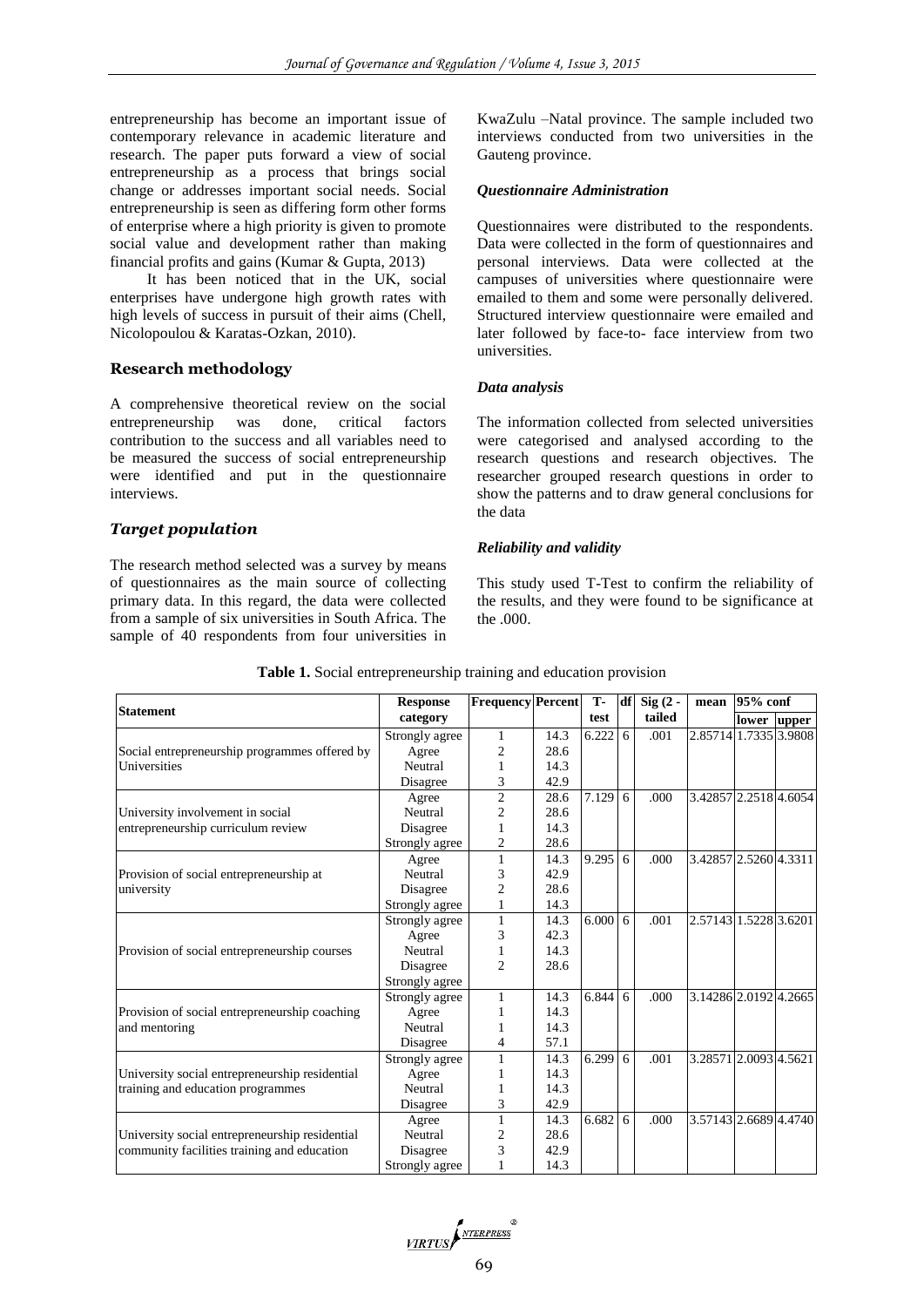# *Research findings*

The first sections of this paper outlined comprehensive literature reviewed based on the stated problems experienced by South African social entrepreneurship sector. The aims and objectives of this study were also discussed and questionnaires were developed in relation to that. Therefore, this sections report on the key findings from the interviews conducted in the selected South African universities.

On the question of what social entrepreneurship programmes offered by universities, many respondents were either neutral or disagree that their universities are offering any social entrepreneurship programmes. While large numbers of the respondents

agree that university do involve in social entrepreneurship curriculum review. This might be not necessary the curriculum for their university in particular. On the issue of provision of social entrepreneurship at university big amount of respondents agree that there is provision of social entrepreneurship. However, on the other hand, they indicate disagree with regard to the provision of social entrepreneurship coaching in their universities. Respondents were either neutral or disagree with the statement that university provide social entrepreneurship in residential training and education programmes. T - Test was done significance level and found to be .000.

| Table 2. Universities support of social entrepreneurship development |
|----------------------------------------------------------------------|
|----------------------------------------------------------------------|

| <b>Statement</b>                                                                     | <b>Response</b> | Frequency      | Percent | T-test | df | $Sig(2 -$ | mean    | 95% conf |        |
|--------------------------------------------------------------------------------------|-----------------|----------------|---------|--------|----|-----------|---------|----------|--------|
|                                                                                      | category        |                |         |        |    | tailed    |         | lower    | upper  |
| University brainstorming on social                                                   | Agree           | 1              | 14.3    | 6.635  | 5  | .001      | 3.16667 | 1.9398   | 4.3935 |
| entrepreneurship                                                                     | Neutral         | $\overline{c}$ | 28.6    |        |    |           |         |          |        |
|                                                                                      | Disagree        | 3              | 42.9    |        |    |           |         |          |        |
| University tips on social<br>entrepreneurs leadership                                | Agree           | $\mathbf{1}$   | 14.3    | 5.976  | 5  | .002      | 3.33333 | 1.8995   | 4.7671 |
|                                                                                      | Neutral         | $\overline{c}$ | 28.6    |        |    |           |         |          |        |
|                                                                                      | Disagree        | $\overline{c}$ | 28.6    |        |    |           |         |          |        |
|                                                                                      | Strongly        | $\mathbf{1}$   | 14.3    |        |    |           |         |          |        |
|                                                                                      | agree           |                |         |        |    |           |         |          |        |
|                                                                                      | Neutral         | $\overline{c}$ | 28.6    | 10.954 | 5  | .000      | 4.0000  | 3.0614   | 4.9386 |
| University free training of social                                                   | Disagree        | $\mathfrak{2}$ | 28.6    |        |    |           |         |          |        |
| entrepreneurs                                                                        | Strongly        | $\overline{c}$ | 28.6    |        |    |           |         |          |        |
|                                                                                      | agree           |                |         |        |    |           |         |          |        |
|                                                                                      | Agree           | $\mathbf{1}$   | 14.3    | 8.174  | 5  | .000      | 3.50000 | 2.3993   | 4.6007 |
| University free consultation to                                                      | Neutral         | $\overline{c}$ | 28.6    |        |    |           |         |          |        |
| social entrepreneurs                                                                 | Disagree        | $\overline{c}$ | 28.6    |        |    |           |         |          |        |
|                                                                                      | Strongly        | $\mathbf{1}$   | 14.3    |        |    |           |         |          |        |
|                                                                                      | agree           |                |         |        |    |           |         |          |        |
| University close work with social<br>entrepreneurs                                   | Strongly        | $\mathbf{1}$   | 14.3    | 6.708  | 5  | .001      | 3.00000 | 1.8504   | 4.1496 |
|                                                                                      | agree           |                |         |        |    |           |         |          |        |
|                                                                                      | Neutral         | 3              | 42.9    |        |    |           |         |          |        |
|                                                                                      | Disagree        |                |         |        |    |           |         |          |        |
|                                                                                      | Strongly        | 2              | 28.6    |        |    |           |         |          |        |
|                                                                                      | agree           |                |         |        |    |           |         |          |        |
|                                                                                      | Neutral         | $\mathfrak{2}$ | 28.6    | 12.474 | 5  | .000      | 3.83333 | 3.0433   | 4.6233 |
| University professional voluntary to<br>assist social entrepreneurs                  | Disagree        | 3              | 42.9    |        |    |           |         |          |        |
|                                                                                      | Strongly        | $\mathbf{1}$   | 14.3    |        |    |           |         |          |        |
|                                                                                      | agree           |                |         |        |    |           |         |          |        |
| University support to social                                                         | Neutral         | 3              | 42.9    | 15.652 | 5  | .000      | 3.50000 | 2.9252   | 4.0748 |
| entrepreneurs                                                                        | Disagree        | 3              | 42.9    |        |    |           |         |          |        |
| University support strategies on<br>social entrepreneurs environmental<br>challenges | Strongly        | $\mathbf{1}$   | 14.3    | 6.708  | 5  | .001      | 3.00000 | 1.8504   | 4.1496 |
|                                                                                      | agree           |                |         |        |    |           |         |          |        |
|                                                                                      | Neutral         | 3              | 42.9    |        |    |           |         |          |        |
|                                                                                      | Disagree        | $\overline{c}$ | 28.6    |        |    |           |         |          |        |
|                                                                                      | Strongly        |                |         |        |    |           |         |          |        |
|                                                                                      | agree           |                |         |        |    |           |         |          |        |

With regard to the question relating university brainstorming on social entrepreneurship development most of the respondents disagree with the statement. Thus means that they believe their universities are not doing any brainstorming. More that 50 percent of the respondents were either don't know or disagree that university is giving tips on social entrepreneurship. The overall findings of this survey is that South African universities are not full participating or engaged in support supporting social

entrepreneurship initiative. This could be due to the lack of understanding the really meaning of social entrepreneurship or lack of popularity of social entrepreneurship in South Africa as a whole.

#### *Interview response*

The interview response from Director of the Centre for Social Entrepreneurship and Social Economy and Head of departments for social entrepreneurship